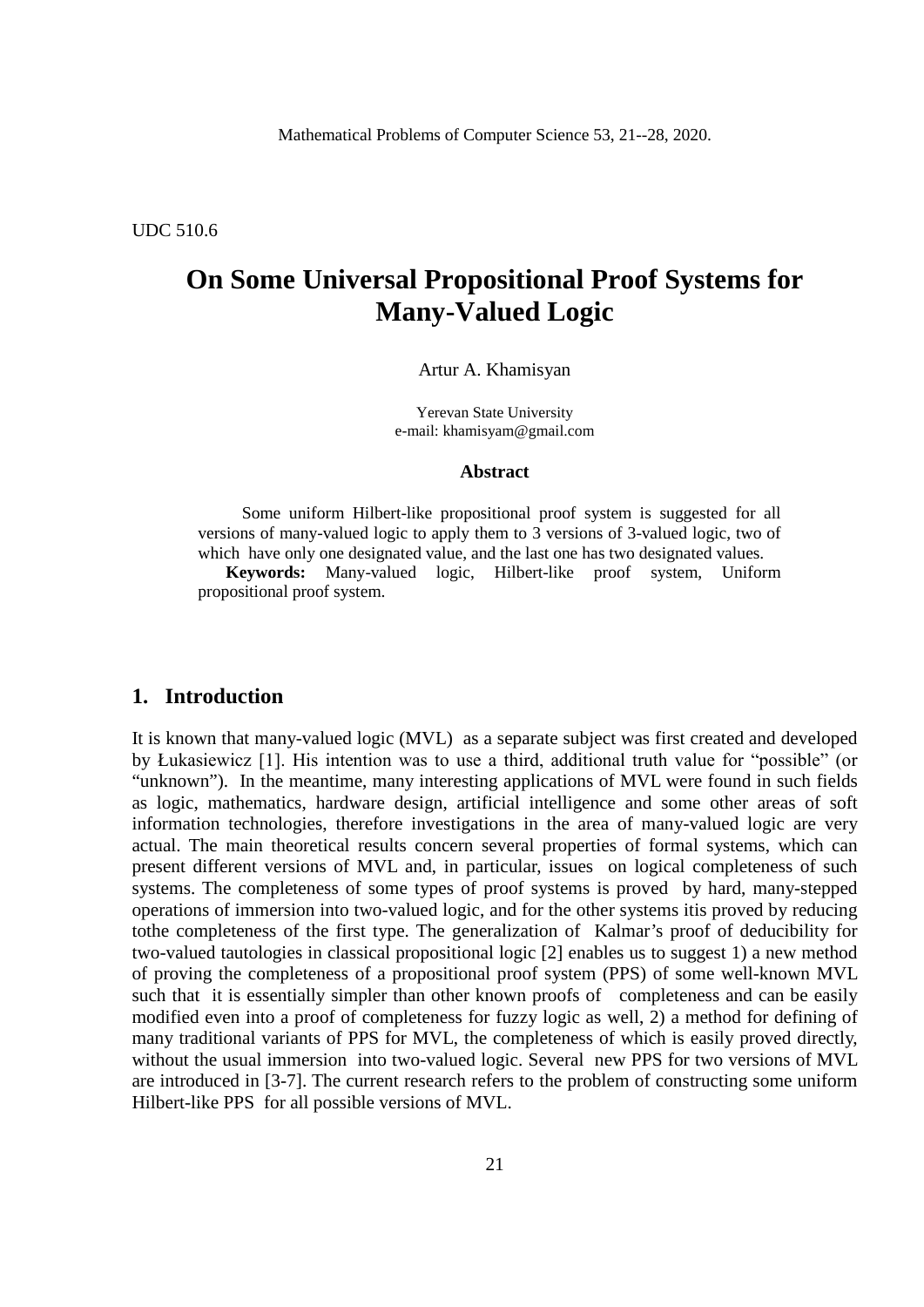### **2. Main Definitions of k-Valued Logics**

Here we give the main notions and notations for different versions of MVL.

Let  $E_k$  be the set  $\left\{0, \frac{1}{k-1}, \dots, \frac{k-2}{k-1}, 1\right\}$ . We use the well-known notions of a propositional formula, which, as usual, are defined from propositional variables with values from  $E_k$  (may be also propositional constants), parentheses (,), and logical connectives  $\&$ ,  $\vee$ ,  $\neg$ ,  $\neg$ , each of which can be defined by a different mode. Additionally, we introduce several variants of the exponential function *p .*We use the well-known notion of a propositional formula and introduce an additional notion of a formula: for each formulas A and B, the expression  $A^B$  is also a formula.

In the considered logics, only 1 or each of the values  $\frac{1}{2} \leq \frac{l}{k-1} \leq 1$  can be fixed as designated values.

Definitions of main logical functions are:

 $\mathbf{p} \vee \mathbf{q} = max(p, q)$  (1) disjunction,

 $\mathbf{p} \vee \mathbf{q} = min(p + q, 1)$  (2) disjunction,

 $\mathbf{p} \& q = \min(p, q)$  (1) conjunction,

 $\mathbf{p}\&\mathbf{q} = \mathbf{p}\mathbf{q}(\mathbf{m}\mathbf{od}\mathbf{k})/(k-1)$  (2) conjunction

For implication, we have the following two versions:

 $p \supset q = \begin{cases} 1, & for p \le q \\ 1 - n + a, & for p > a \end{cases}$  $1-p+q$ , for  $p > q$  (1) Łukasiewicz's implication or  $\mathbf{p} \supset \mathbf{q} = \begin{cases} 1, & for \\ q, & for \end{cases}$   $\mathbf{p} \le q$  (2) Gödel's implication

And for negation, there are also two versions:

 $\neg p = 1 - p$  (1) Lukasiewicz's negation or  $\neg p = ((k-1)p + 1) (mod k)/(k-1)$  (2) cyclically permuting negation. Sometimes we can use the notation  $\bar{p}$  instead of  $\neg p$ .

For the propositional variable *p* and  $\delta = \frac{l}{k-1}(0 \le i \le k-1)$ , we additionally define "exponent" functions:

*p* as  $(p \supset \delta)$ &  $(\delta \supset p)$  with (1) implication (1) exponent,<br> *p* as *p* with  $(k-1) - i(2)$  negations. (2) exponent.  $p$  as  $p$  with  $(k-1)$ – $i(2)$  negations.

Note that both (1) exponent and (2) exponent are not new logical functions.

If we fix "**1"** (each of the values  $\frac{1}{2} \leq \frac{l}{k-1} \leq 1$ ) as a designated value, then the formula  $\varphi$ with variables  $p_1, p_2,...,p_n$  is called a *k***-tautology** if for every  $\delta = (\delta_1, \delta_2, ..., \delta_n) \in E_k^n$  assigning  $\delta_j$  (1≤*j*≤*n*) to each *p<sub>j</sub>* gives the value 1 (or some value  $\frac{1}{2} \leq \frac{l}{k-1} \leq 1$ ) of  $\varphi$ .

### **3. Uniform Hilbert-Like Propositional Proof System and Its Properties**

Here we suggest some uniform Hilbert-like PPS for all possible versions of MVL. For all formulas *A, B, C* of MVL, each 1, 2 from the set *Ek* and for ∗∈ {&,∨, ⊃} the following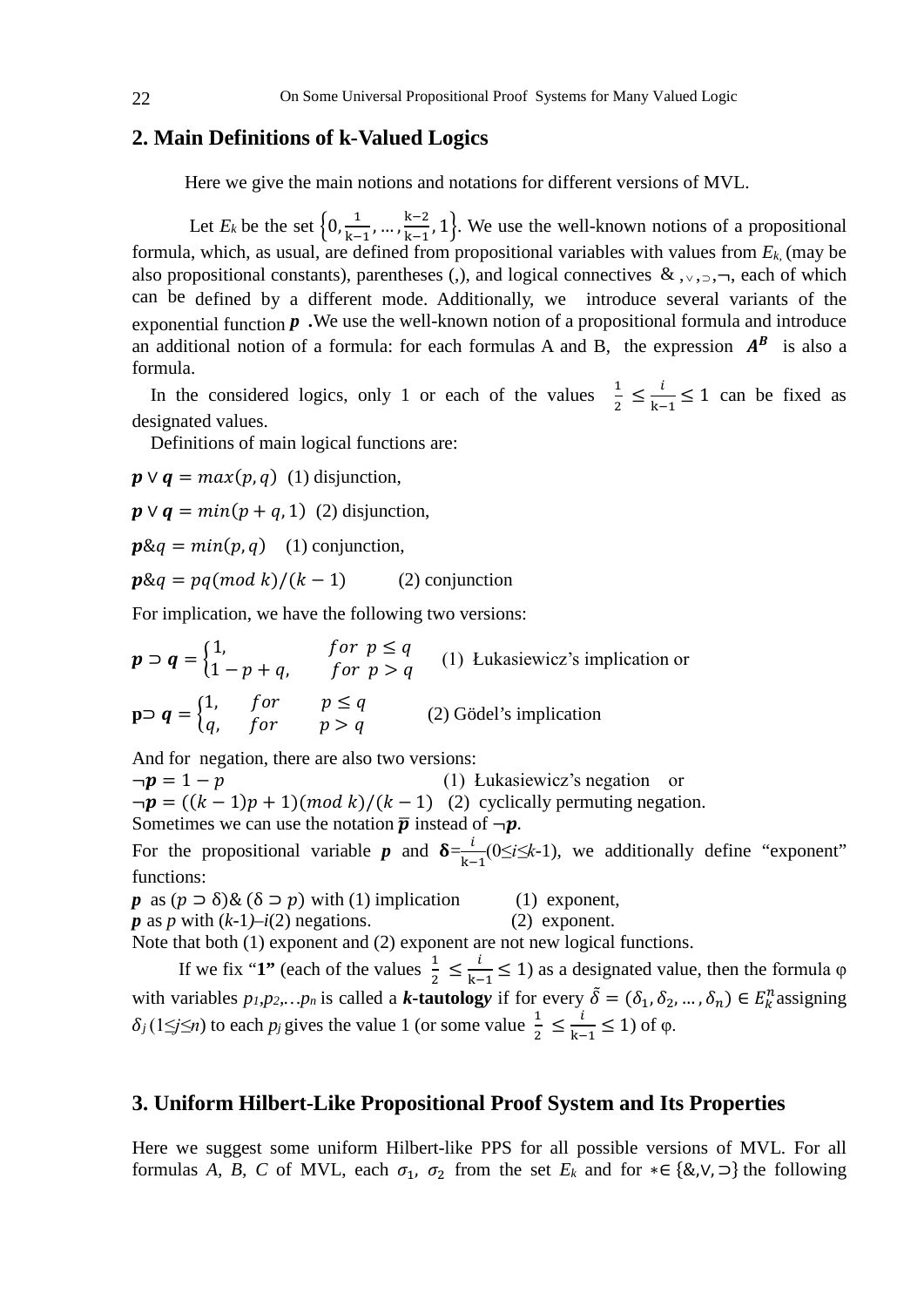formulas are **axiom schemes** of some PPS version:

1. 
$$
A \supset (B \supset A)
$$
  
\n2.  $(A \supset B) \supset ((A \supset (B \supset C)) \supset (A \supset C^{\varphi_{m,p}(B,C)}))$   
\n3.  $A^{\sigma} \supset (\neg A)^{\varphi_{\neg}(A,\sigma)}$   
\n4. -6.  $A^{\sigma_1} \supset (B^{\sigma_2} \supset (A * B)^{\varphi_{*}(A,B,\sigma_1,\sigma_2)})$   
\n7.  $A^{\sigma_1} \supset (B^{\sigma_2} \supset (A^B)^{\varphi_{exp}(A,B,\sigma_1,\sigma_2)})$   
\n8.  $(A^1 \supset B) \supset ((A^{k-1}/_{k-2} \supset B) \supset \cdots \supset ((A^{k-1} \supset B) \supset ((A^0 \supset B) \supset B)) \cdots),$ 

where many-valued functions  $\varphi_{-}(A,\sigma)$ ,  $\varphi_{*}(A, B, \sigma_{1}, \sigma_{2})$ ,  $\varphi_{\exp}(A, B, \sigma_{1}, \sigma_{2})$  must be defined individually for each version of MVL, such that axioms 3-7 will be a *k*-tautolog*y* in this version*.*

**Inference rule** is a modification of modus ponens  $(m.m.p.) \frac{A,A \to B}{B^{\varphi_{m.p.}(A,B)}}$ , where many-valued functions  $\varphi_{m,p}(A, B)$  must be defined individually for each version of MVL, such that the formula  $A \supset ((A \supset B) \supset B^{\varphi_{m,p}(A,B)})$  will also be a *k*-tautology in this version.

 We use the well-known notions of proof and proof from premises. For all defined systems, we first prove the well known deduction theorem using the first two axiom schemes, and then the generalization of Kalmar's proof of deducibility for two valued tautologies inside the classical propositional logic gives us a possibility to directly prove completeness for the mentioned proof systems**,** without the usual loading into two-valued logic.

Let *Pk* be one of the defined PPS for some version of MVL. The following statement can be proved as usual.

*Deduction theorem*. Let  $\Gamma$  be a set of some formulas and A and B be some formulas. If the formula *B* is derived in the system *Pk* from the premises  $\Gamma$  and  $A(\Gamma, A \vdash_{Pk} B)$ , then the formula  $\Delta \supset B$  is derived in the system *Pk* from the premises  $\Gamma(\Gamma \vdash_{Pk} A \supset B)$ .

**Lemma 1:** Let  $P = \{p_1, p_2, \ldots, p_n\}$  be the set of all variables of any formula A, then for every  $\tilde{\delta} =$  $(\delta_1, \delta_2, ..., \delta_n) \in E_3^n$ 

$$
p_1^{\delta_1}, p_2^{\delta_2}, \ldots, p_n^{\delta_n} \vdash_{CN3} A^{A(\delta_1, \delta_2, \ldots, \delta_n)}.
$$

To simplify the proof, we demonstrate them only for *P3* logic.

**Proof** is given by induction on number *n* of logical connectives in the formula *A*. For *n=1* we have:

by 
$$
\delta = 0
$$
  $p^0 \vdash p^0$ ,  
by  $\delta = \frac{1}{2} p^{\frac{1}{2}} \vdash p^{\frac{1}{2}}$   
and by  $\delta = 1$   $p^1 \vdash p^1$ .

Suppose that the statement is valid for the number of logical connectives *˂*n. If the number of logical connectives is n, then the formula *A* can be in one of the following forms:

- 1.  $A = A_1 * A_2$ , where ∗∈ {&,  $\vee$ ,  $\supset$ },
- 2.  $A=A_1^{A_2}$ ,
- 3.  $A = \neg A_1$ .

For the case 1.  $A_1(\tilde{\delta}) = \sigma_1$ ,  $A_2(\tilde{\delta}) = \sigma_2 \Rightarrow A(\tilde{\delta}) = \sigma_1 * \sigma_2$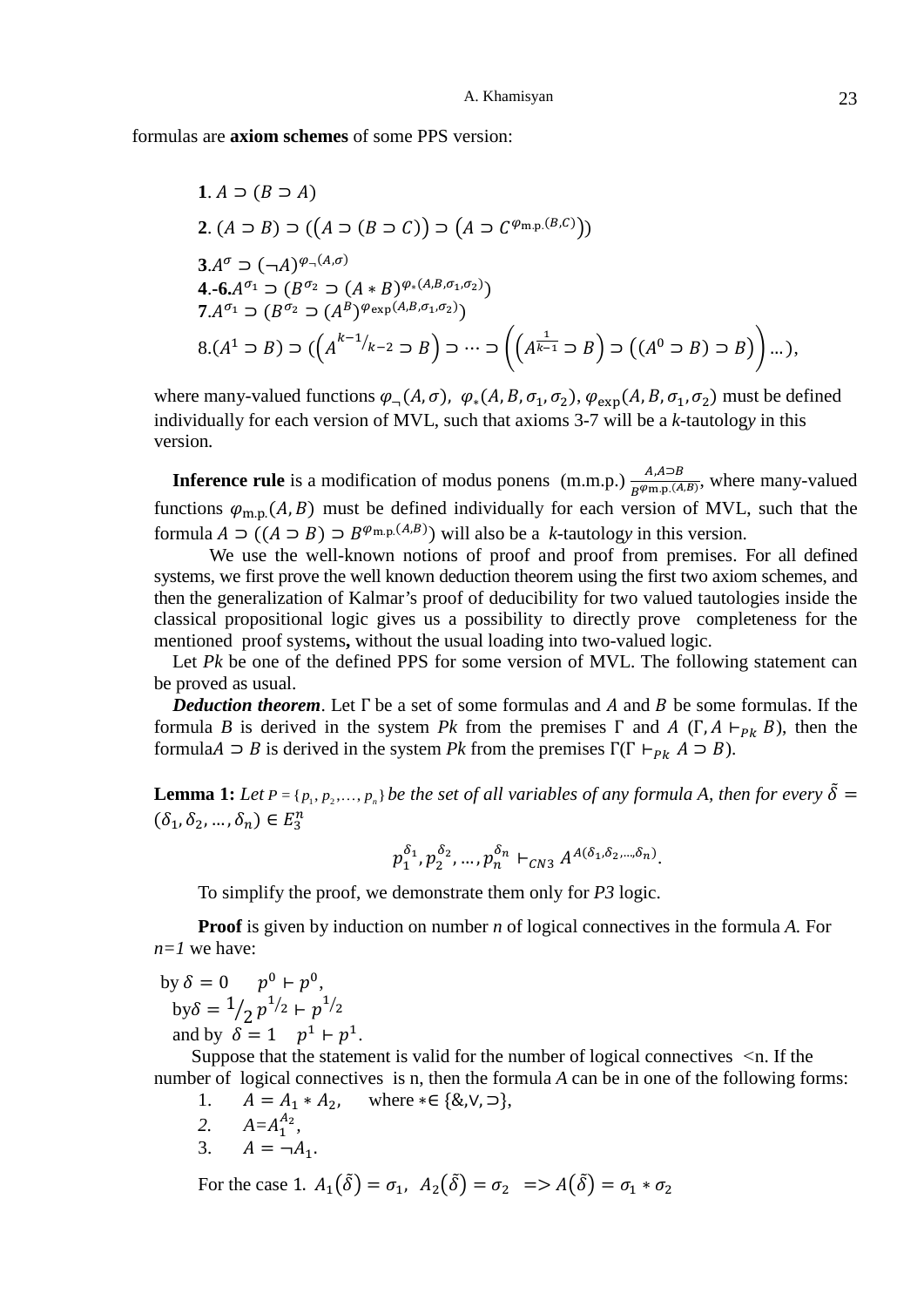By induction hypothesis

$$
p_1^{\delta_1}, p_2^{\delta_2}, \dots, p_n^{\delta_n} \vdash A_1^{\sigma_1} p_1^{\delta_1}, p_2^{\delta_2}, \dots, p_n^{\delta_n} \vdash A_2^{\sigma_2}
$$

Use one of the axiom schemes  $4. - 6$ . we have

$$
p_1^{\delta_1}, p_2^{\delta_2}, \dots, p_n^{\delta_n} \vdash A_1^{\sigma_1} \supset (A_2^{\sigma_2} \supset (A_1 * A_2)^{\varphi_*(A_1, A_2, \sigma_1, \sigma_2)})
$$
  
And for  $A_1 = \sigma_1$ ,  $A_2 = \sigma_2$   
 $p_1^{\delta_1}, p_2^{\delta_2}, \dots, p_n^{\delta_n} \vdash A_1^{\sigma_1} \supset (A_2^{\sigma_2} \supset (A_1 * A_2)^{\varphi_*(A_1, A_2, \sigma_1, \sigma_2)})$   
And  $(A_1 * A_2)^{\varphi_*(A_1, A_2, \sigma_1, \sigma_2)}$  is derived after the double application of *m.m.p.*

For the case 2.  $A_1(\tilde{\delta}) = \sigma_1$ ,  $A_2(\tilde{\delta}) = \sigma_2 \implies A(\tilde{\delta}) = (A_1{}^{A_2})^{(\sigma_1{}^{\sigma_2})}$  and we must use the axiom scheme 7.

For the case 3.  $A_1(\tilde{\delta}) = \sigma \implies A(\tilde{\delta}) = -\sigma$  we must use the axiom scheme 3.  $\Box$ 

**Corollary 1:** If *A* is a 3-tautology, then for every  $\delta = (\delta_1, \delta_2, ..., \delta_n) \in E_3^n$  $p_1^{o_1}, p_2^{o_2}, \ldots, p_n^{o_n} \vdash A$ 

**Theorem 1:** *Any formula is derived in P3 iff it is a 3-tautology.*

**Proof:** It is obvious that every formula, derived in *P3,* is a 3-tautology. Let  $P = \{p_1, p_2, ..., p_n\}$   $(n \geq I)$  be the set of all variables of any tautology *A*. For every  $\delta =$  $(\delta_1, \delta_2, ..., \delta_n) \in E_3^n$  by the above corollary, we have  $p_1^{\delta_1}, p_2^{\delta_2}, ..., p_n^{\delta_n} \vdash A$ . For every  $\delta_1, \delta_2, ..., \delta_{n-1}$  we take into consideration the following 3 truth values

$$
\begin{cases} \delta_1, \delta_2, \dots, \delta_{n-1}, 0 \\ \delta_1, \delta_2, \dots, \delta_{n-1}, \frac{1}{2}, \text{ for which we have} \\ \delta_1, \delta_2, \dots, \delta_{n-1}, 1 \end{cases}
$$

$$
\begin{cases}\np_1^{\delta_1}, p_2^{\delta_2}, \dots, p_{n-1}^{\delta_{n-1}}, p_n^0 \vdash A \\
p_1^{\delta_1}, p_2^{\delta_2}, \dots, p_{n-1}^{\delta_{n-1}}, p_n^{1/2} \vdash A \\
p_1^{\delta_1}, p_2^{\delta_2}, \dots, p_{n-1}^{\delta_{n-1}}, p_n^1 \vdash A\n\end{cases}
$$

By deduction theorem we have

$$
p_1^{\delta_1}, p_2^{\delta_2}, \dots, p_{n-1}^{\delta_{n-1}} \vdash p_n^0 \supset A
$$
  
\n
$$
p_1^{\delta_1}, p_2^{\delta_2}, \dots, p_{n-1}^{\delta_{n-1}} \vdash p_n^{1/2} \supset A
$$
  
\n
$$
p_1^{\delta_1}, p_2^{\delta_2}, \dots, p_{n-1}^{\delta_{n-1}} \vdash p_n^1 \supset A.
$$

Then

$$
p_1^{\delta_1}, p_2^{\delta_2}, \dots, p_{n-1}^{\delta_{n-1}} \vdash (A^1 \supset B) \supset ((A^{1/2} \supset B) \supset ((A^0 \supset B) \supset B)) / \text{axiom } 8.
$$
  
\n
$$
p_1^{\delta_1}, p_2^{\delta_2}, \dots, p_{n-1}^{\delta_{n-1}} \vdash (p_n^{1/2} \supset A) \supset ((p_n^0 \supset A) \supset A) / \text{m.m.p.}/
$$
  
\n
$$
p_1^{\delta_1}, p_2^{\delta_2}, \dots, p_{n-1}^{\delta_{n-1}} \vdash (p_n^0 \supset A) \supset A / \text{m.m.p.}/
$$
  
\n
$$
p_1^{\delta_1}, p_2^{\delta_2}, \dots, p_{n-1}^{\delta_{n-1}} \vdash A / \text{m.m.p.}/
$$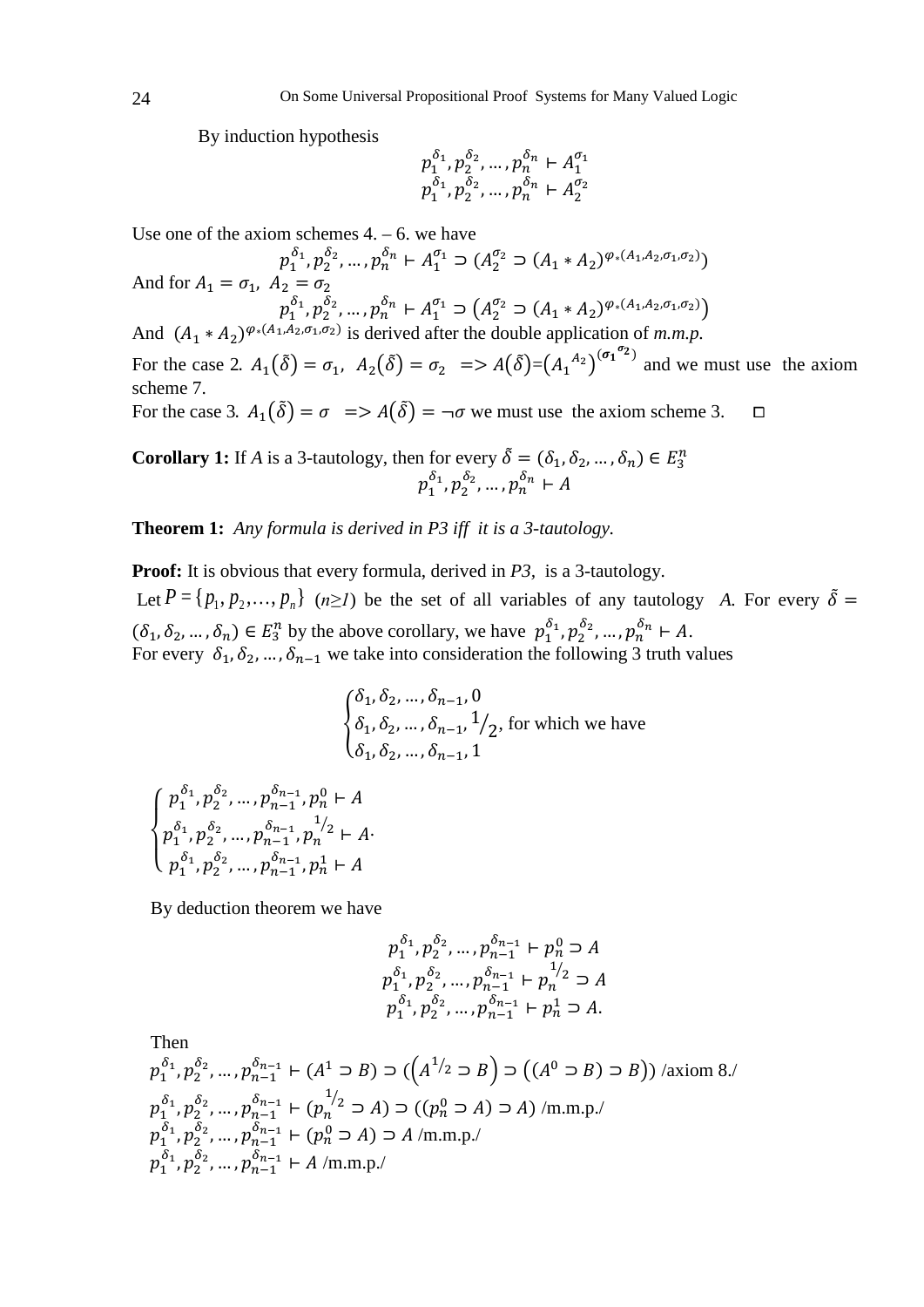So, the number of premises is now *n-*1*.* Repeating the above steps, we finally obtain the derivation of tautology *A* in *P***3** 

Note that this proof is the complete analogy to proof of the corresponding theorem for the 2 valued logic [2]. Also note that after proving by analogy the corresponding Lemma 1. for any *k*valued logic for *k≥4,* the proof of the corresponding theorem above can be given by analogy as well.

Every such PPS can be easily transformed into Gentzen-like system as well.

#### **4. Examples of Uniform PPS for Some Versions of MVL**

**4.1 The first of the constructed systems LNk(Łukasiewicz's negation ) with fixed "1" as the designated value, uses conjunction, disjunction, (1) implication, (1) negation and (1) exponent, as well as constants**  $\delta = \frac{\iota}{k-1} (1 \leq i \leq k-2)$  **for using (1) exponent [3,5,7].** 

In particular, for all formulas *A*, *B*, *C* of 3-valued logic and each  $\sigma_1$ ,  $\sigma_2$  from the set {0,1/2,1}, the following formulas are axiom schemes of *LN3*.

1. 
$$
A \supset (B \supset A)
$$
  
\n2.  $(A \supset B) \supset ((A \supset (B \supset C)) \supset (A \supset C))$   
\n3.  $A^{\sigma_1} \supset (B^{\sigma_2} \supset (A \supset B)^{\sigma_1 \supset \sigma_2})$   
\n4.  $A^{\sigma_1} \supset (B^{\sigma_2} \supset (A \vee B)^{\sigma_1 \vee \sigma_2})$   
\n5.  $A^{\sigma_1} \supset (B^{\sigma_2} \supset (A \& B)^{\sigma_1 \& \sigma_2})$   
\n6.  $A^{\sigma} \supset (\neg A)^{\neg \sigma}$ 

7. 
$$
(A^1 \supset B) \supset ((A^{1/2} \supset B) \supset ((A^0 \supset B) \supset B))
$$

Inference rule is modus ponens /m.p./ $\frac{A,A\Delta B}{B}$ .

## **4.2. The second systems CNk (cyclically permuting negation) with fixed "1" as the designated value, use conjunction, disjunction, (2) implication, (2) negation and (2) exponent [4,6,7].**

In particular, for all formulas *A, B, C* of 3-valued logic and each  $\sigma_1$ ,  $\sigma_2$  from the set {0,1/2,1,} the following formulas are axiom schemes of *CN3*

1. 
$$
A \supset (B \supset A)
$$
  
\n2.  $(A \supset B) \supset ((A \supset (B \supset C)) \supset (A \supset C))$   
\n3.  $A^{\sigma_1} \supset (B^{\sigma_2} \supset (A \supset B)^{\varphi_{\supset}(A, B, \sigma_1, \sigma_2)})$   
\n4.  $A^{\sigma_1} \supset (B^{\sigma_2} \supset (A \vee B)^{\varphi_{\supset}(A, B, \sigma_1, \sigma_2)})$   
\n5.  $A^{\sigma_1} \supset (B^{\sigma_2} \supset (A \& B)^{\varphi_{\&ampset}(A, B, \sigma_1, \sigma_2)})$   
\n6.  $A^{\sigma_1} \supset (B^{\sigma_2} \supset (A^B)^{\varphi_{\exp}(A, B, \sigma_1, \sigma_2)})$   
\n7.  $A^{\sigma} \supset (\neg A)^{\overline{\sigma}}$   
\n8.  $(A \supset B) \supset ((\overline{A} \supset B) \supset ((\overline{A} \supset B) \supset B))$ ,

where the main role is played by the following exponents: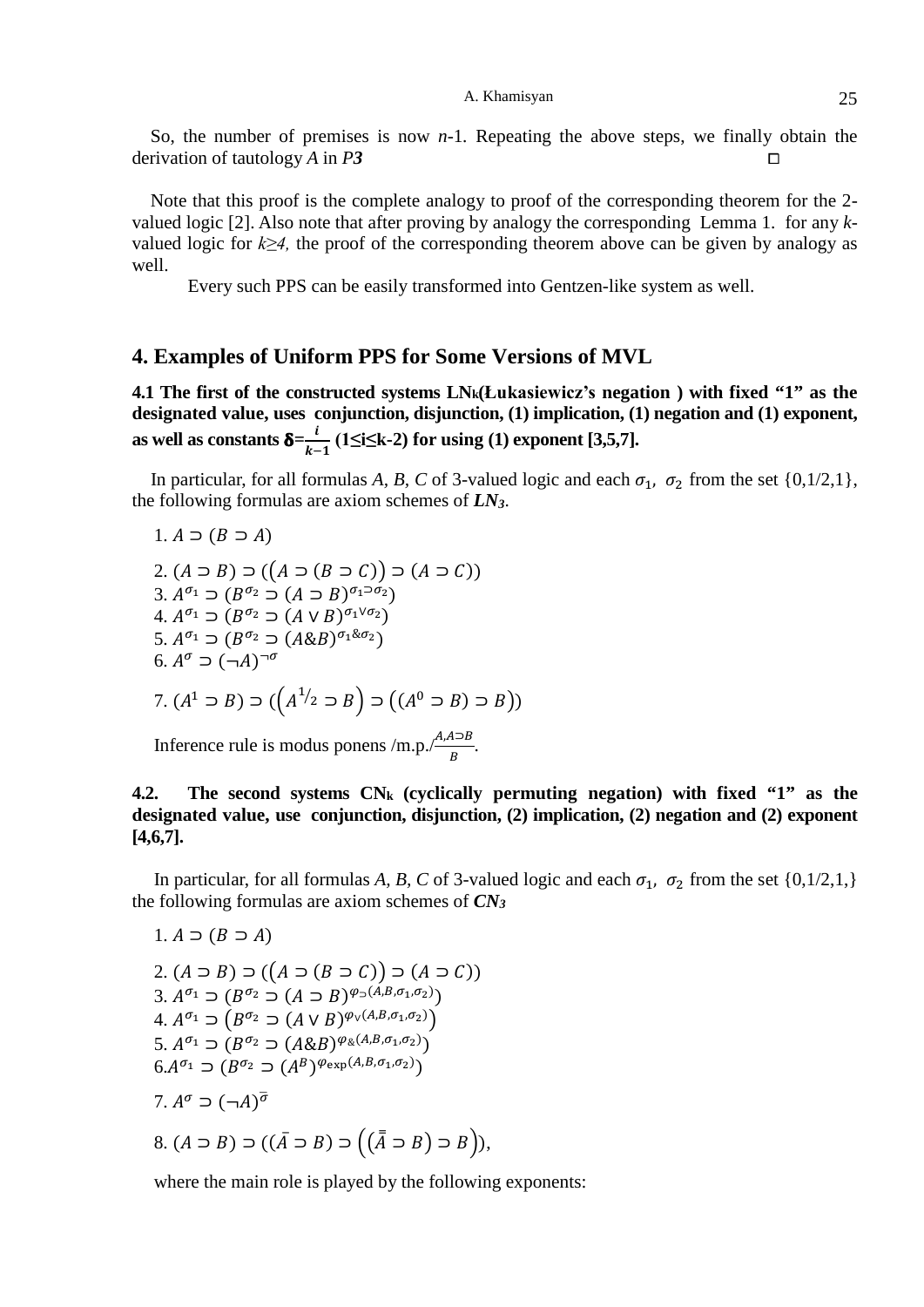$$
\varphi_{\supset}(A, B, \sigma_1, \sigma_2) = (\sigma_1 \supset \sigma_2) \& (\neg(A \vee \overline{A}) \vee (\overline{B} \supset B)) \vee (\neg(A \vee \overline{A}) \& \neg(B \vee \overline{B})),
$$
  

$$
\varphi_{\vee}(A, B, \sigma_1, \sigma_2) = (\sigma_1 \vee \sigma_2) \vee ((A \supset \overline{A}) \& \neg(\overline{B} \vee \overline{B})) \vee (\neg(\overline{A} \vee \overline{A}) \& (B \supset \overline{B})),
$$
  

$$
\varphi_{\&}(A, B, \sigma_1, \sigma_2) = (\sigma_1 \& \sigma_2) \vee ((A \& \overline{A}) \vee (B \& \overline{B})) \vee ((A \& \overline{A}) \vee (B \& \overline{B})
$$
  

$$
\varphi_{\exp}(A, B, \sigma_1, \sigma_2) = \sigma_1^{\sigma_2} \vee (\neg(\sigma_1^{\sigma_2}) \& \neg(\neg(A^{\sigma_1} \& \overline{B}^{\sigma_2}) \vee \neg \neg(A^{\sigma_1} \& \overline{B}^{\sigma_2})))
$$

Inference rule is modus ponens /m.p./ $\frac{A,A\Delta B}{B}$ .

**4.3. For** *LN3,2 - Łukasiewicz's logic* with *fixed "1/2" and "1" as the designated value, which use* **conjunction, disjunction, (1) implication, (1) negation** *and* **(1) exponent,** *as well as constants 0, ½ and 1 for using* **(1)exponent.**

In particular for all formulas A, B, C of 3-valued logic and each  $\sigma_1$ ,  $\sigma_2$  from the set {0,1/2,1}, the following formulas are axiom schemes of  $LN_{3,2}$ :

1. 
$$
A \supset (B \supset A)
$$
  
\n2.  $(A \supset B) \supset ((A \supset (B \supset C)) \supset (A \supset C^{1/2}))$   
\n3.  $A^{\sigma_1} \supset (B^{\sigma_2} \supset (A \supset B)^{\varphi_{\supset}(A, B, \sigma_1, \sigma_2)})$   
\n4.  $A^{\sigma_1} \supset (B^{\sigma_2} \supset (A \vee B)^{\varphi_{\supset}(A, B, \sigma_1, \sigma_2)})$   
\n5.  $A^{\sigma_1} \supset (B^{\sigma_2} \supset (A \& B)^{\varphi_{\&ampset}(A, B, \sigma_1, \sigma_2)})$   
\n6.  $A^{\sigma_1} \supset (B^{\sigma_2} \supset (A^B)^{\varphi_{\exp}(A, B, \sigma_1, \sigma_2)})$   
\n7.  $A^{\sigma} \supset (\neg A)^{\overline{\sigma}}$   
\n8.  $(A^1 \supset B) \supset ((A^{1/2} \supset B) \supset ((A^0 \supset B) \supset B))$ , where  
\n $\varphi \supset (A, B, \sigma_1, \sigma_2) = \overline{A} \vee B \vee \overline{\sigma_1} \vee \sigma_2$   
\n $\varphi \vee (A, B, \sigma_1, \sigma_2) = A \vee B \vee \sigma_1 \vee \sigma_2$   
\n $\varphi \varrho_{\&ampmath>(A, B, \sigma_1, \sigma_2) = (A \vee \sigma_1 \vee \overline{B^{\sigma_2}}) \& (B \vee \sigma_2 \vee \overline{A^{\sigma_1}})$   
\n $\varphi_{\exp}(A, B, \sigma_1, \sigma_2) = A^B \vee \sigma_1^{\sigma_2}$   
\n $\varphi_{-}(A, B, \sigma_1, \sigma_2) = \overline{A} \vee \overline{\sigma_1}$ 

and inference rule is modification of modus ponens  $\frac{A,A\supset B}{B^{\varphi_{m,p,(A,B)}}}$ , where  $\varphi_{m,p,(A,B)=1/2}$ .

The work with another version of MVL and for  $k = 4$  or  $k = 8$  is in progress.

## **5. Conclusion**

We suggest some Hilbert-like propositional proof system, which is universal for all versions of many-valued logic. Here we give also the application of the suggested system to 3 versions of 3 valued logic, two of which have only one designated value and the last one has two designated values. The investigation of the applications to the other versions of k-valued logics (k≥4) is in progress.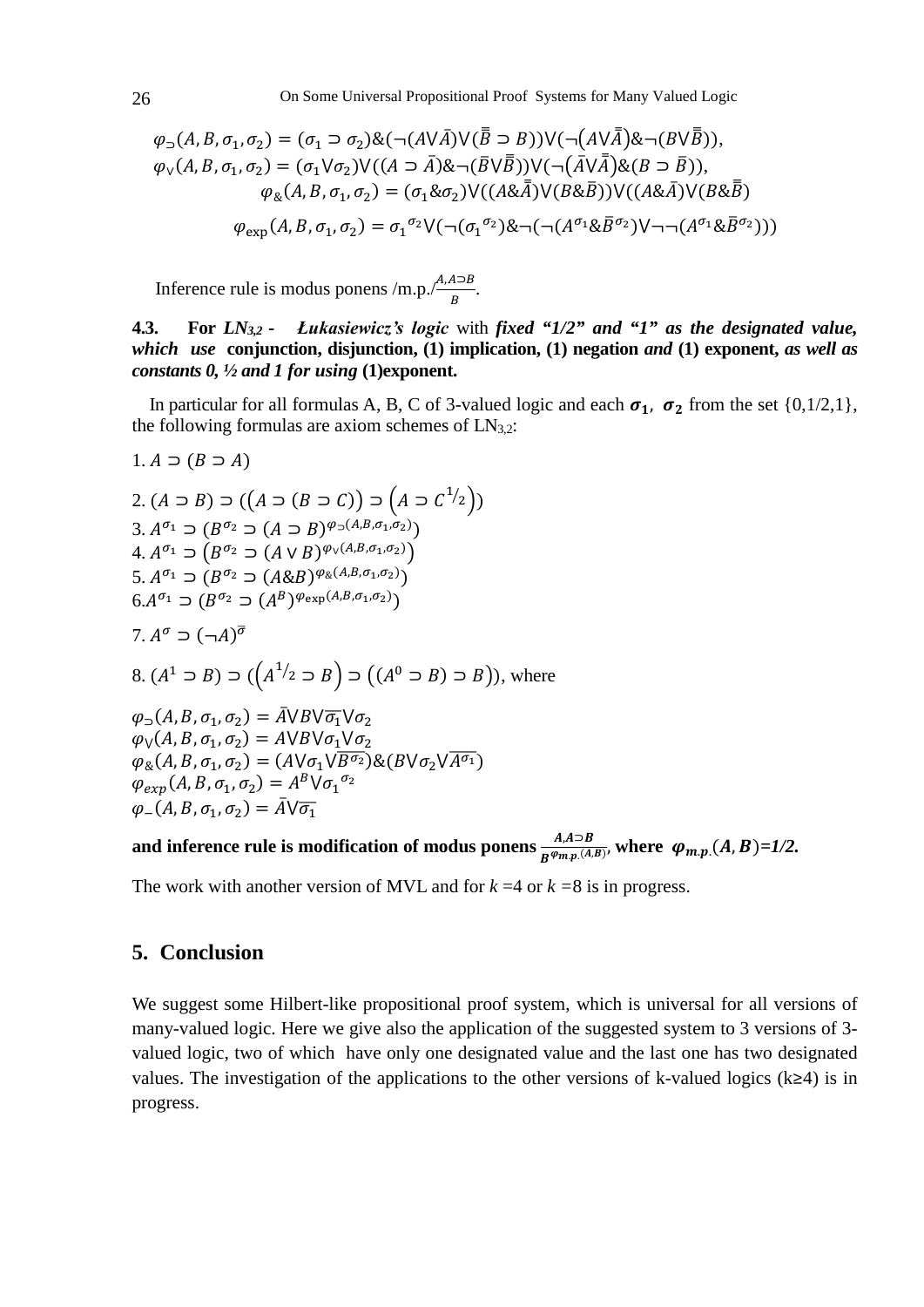### **6. Acknowledgements**

This work was supported by the RA MES State Committee of Science, in the frames of the research project № 18T-1B034.

 I am grateful to my supervisor, Professor of YSU Anahit Chubaryan for her encouragement and fruitful discussions, and also for helpful suggestions, which enabled to improve and expand the results.

## **References**

- [1] J. Lukasiewicz, "O Logice Trójwartósciowej", *Ruch Filozeficzny English translation: On three valued-logic*, vol. 5, pp. 169-171, 1920.
- [2] E. Mendelson, *Introduction to Mathematical Logic*, Van Nostrand, Princeton, 1975.
- [3] A. A. Chubaryan, A. S. Tshitoyan and A. A. Khamisyan, "On some proof systems for many-valued logics and on proof complexities in it", (in Russian) *Reports of NASA RA*, vol. 116, no. 2, pp. 18-24, 2016.
- [4] A. Chubaryan and A. Khamisyan, "Generalization of Kalmar's proof of deducibility in two valued propositional logic into many valued logic", *Pure and Applied Mathematics Journal*, doi: 10.116448/j.pamj. 20170602.12, vol. 6, no. 2, pp. 71-75, 2017.
- [5] A. Chubaryan, A. Khamisyan and A. Tshitoyan, "On some systems for Łukasiewicz's many-valued logic and its properties",*FundamentalisScientiam*, vol. 8, no. 8, Spain, pp. 74-79, 2017.
- [6] А. Чубарян и А. Хамисян, Новый метод доказательства полноты пропозициональной системы трехзначной логики Лукасевича и его приложения, Evolutio, Естественные науки, Вып. 3, сс. 9-12, 2016.
- [7] A.Chubaryan, A.Khamisyan and G. Petrosyan, *On Some Systems for Two Versions of Many-valued Logics and its Properties*, Lambert Academic Publishing (LAP), 2017.

**Submitted 18.12.2019, accepted 09.03.2020.**